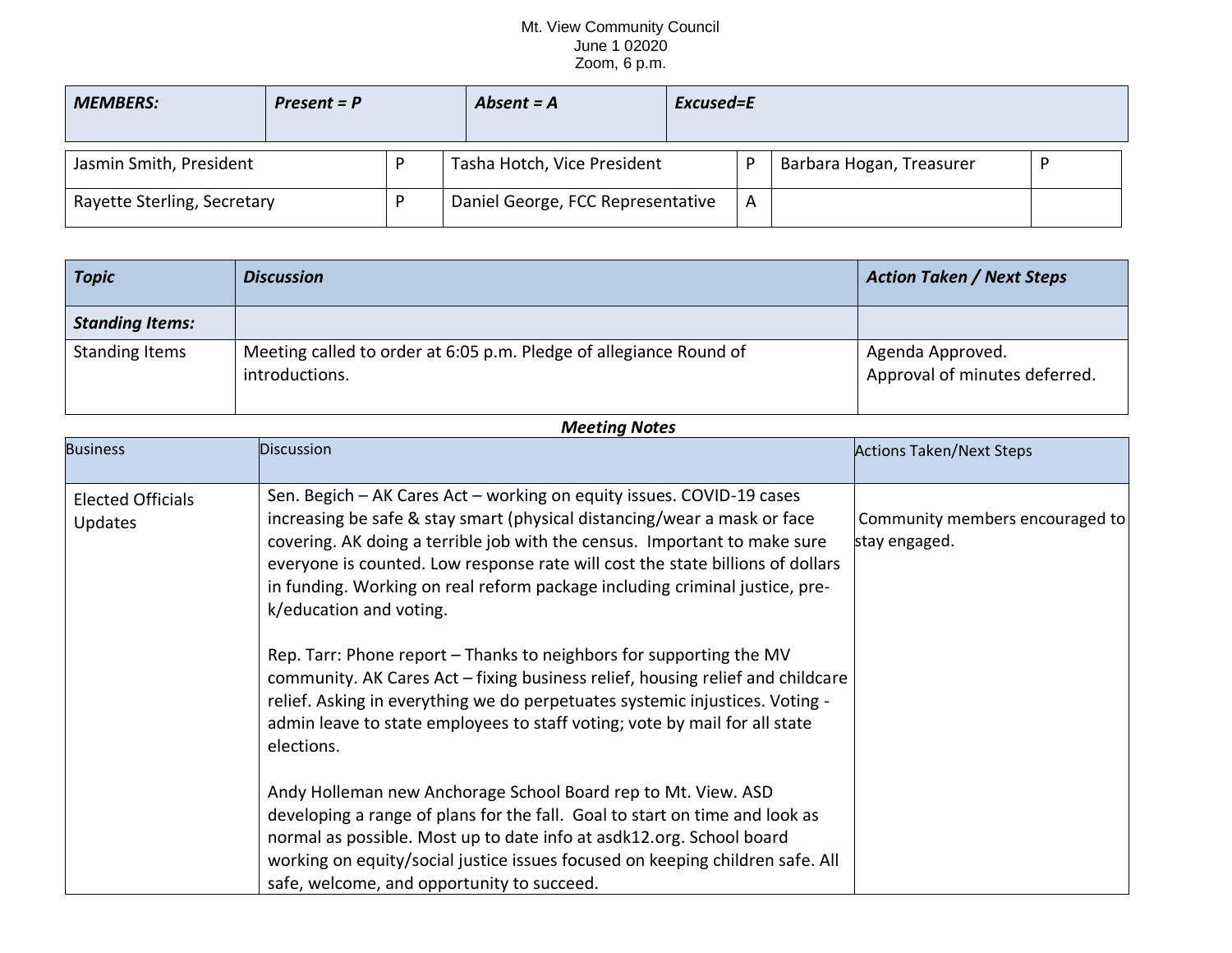## Mt. View Community Council June 1 02020 Zoom, 6 p.m.

| <b>Standing Committee</b><br>Reports                     | Treasurer - No change in funds.                                                                                                                                                                                                                                                                                                                                                                                       | Treasurers report approved.                                                                                                                                                        |
|----------------------------------------------------------|-----------------------------------------------------------------------------------------------------------------------------------------------------------------------------------------------------------------------------------------------------------------------------------------------------------------------------------------------------------------------------------------------------------------------|------------------------------------------------------------------------------------------------------------------------------------------------------------------------------------|
|                                                          | Education - No Report<br>FCC-Daniel elected chair of FCC. Encourage everyone to fill out census.<br>Capital Priorities discussion; FCC paying for a Zoom license for all council<br>meetings.<br>Public Safety - No report                                                                                                                                                                                            | Congrats to Daniel on FCC<br>bresident and 40 under 40.                                                                                                                            |
|                                                          | Resolutions/Presentations Presentation from Canabliss seeking MOU from council provided<br>information about the proposed business located at 2001 E $5th$                                                                                                                                                                                                                                                            | Business owner will get<br>appropriate forms from MOA<br>for council vote.                                                                                                         |
| Old Business                                             | Annual Review of Community Improvement Plan - MOA Budget Plan from<br>2018 - 2024                                                                                                                                                                                                                                                                                                                                     | 2020 Mt. View CIP Priorities<br>listed on MOA website,<br>http://www.muni.org/Department<br>s/budget/Pages/Community-<br>Council-Surveys.aspx<br>Vote on priority at next meeting. |
| <b>Community Partner</b><br>updates / Member<br>Comments | Katy got grant for free grow your own lettuce bowls for MV neighbors.<br>Grow North Farm (Nick Bachman)– farm stand is open daily 4 – 7pm in<br>July. Tuesdays are 2 for 1 SNAP dollars. AmeriCorps vista position open.<br><b>ACLT</b> can help with AK Cares Act applications.<br>Jack Klauschie – Neighborhood Walk & Wave Saturdays meet at Boys &<br>Girls Club at noon for costume walk to wave/say hi to kids. |                                                                                                                                                                                    |